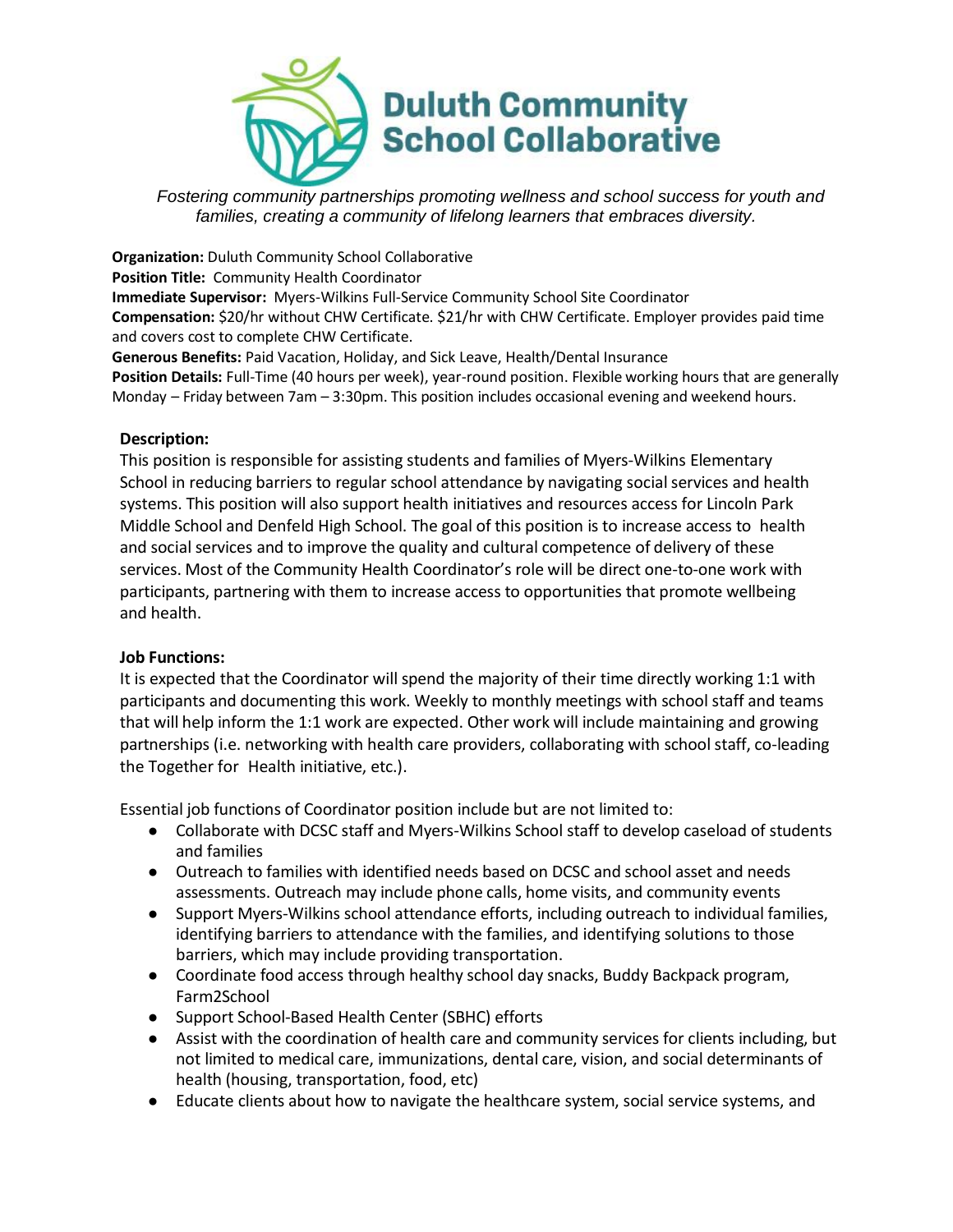

*Fostering community partnerships promoting wellness and school success for youth and families, creating a community of lifelong learners that embraces diversity.*

community programs/services

- Assist clients in obtaining preventive health services and creating wellness plans and goals
- Motivate and empower clients to be active, engaged participants in their health
- Effectively work with people from diverse backgrounds in reducing cultural and socioeconomic barriers between clients and the health care system
- Build and maintain partnerships with health and community organizations
- Continuously expands knowledge and understanding of health care systems and community resources, services and programs
- Compile and share health resources with families, including local resource platforms such as Resourceful and Help Me Connect
- Maintain updated client database with plans, notes, appropriate forms, individual process, and/or related information
- Demonstrate punctual and reliable attendance in accordance with designated work schedule
- Comply with applicable safety rules, laws, and practices; use proper safety equipment and procedures in all operations, including following COVID-19 safety protocols
- Build individual and community capacity to achieve wellness and address the social determinants of health
- Perform related work as assigned

# **Teamwork and Collaboration:**

The Coordinator role requires a high level of collaboration and teamwork among co-workers and partner organizations including Duluth Community School Collaborative Staff, Staff at Myers-Wilkins Elementary School, Lincoln Park Middle School, and Denfeld High School, Together for Health Partners and Funders (Generations Health Care Initiatives and others)

## **Requirements of Work:**

- Knowledge of the community being served or of a similar community
- Knowledge of basic computer skills (training will be provided for specific database and other programs)
- Have or obtain Community Health Worker Certificate through online course within 18 months of employment (course expenses and paid coursework time covered by employer). Equivalent experience or education may replace need for Community Health Worker Certificate.
- Basic knowledge of medical terminology, health promotion/wellness, and chronic disease prevention and management (this requirement will be covered in CHW Certificate course)
- Ability to work with people of diverse economic, cultural, and social backgrounds
- Ability to communicate effectively both orally and in writing, including listening well, and using language appropriately
- Ability to establish and maintain effective relationships with the public, partnering